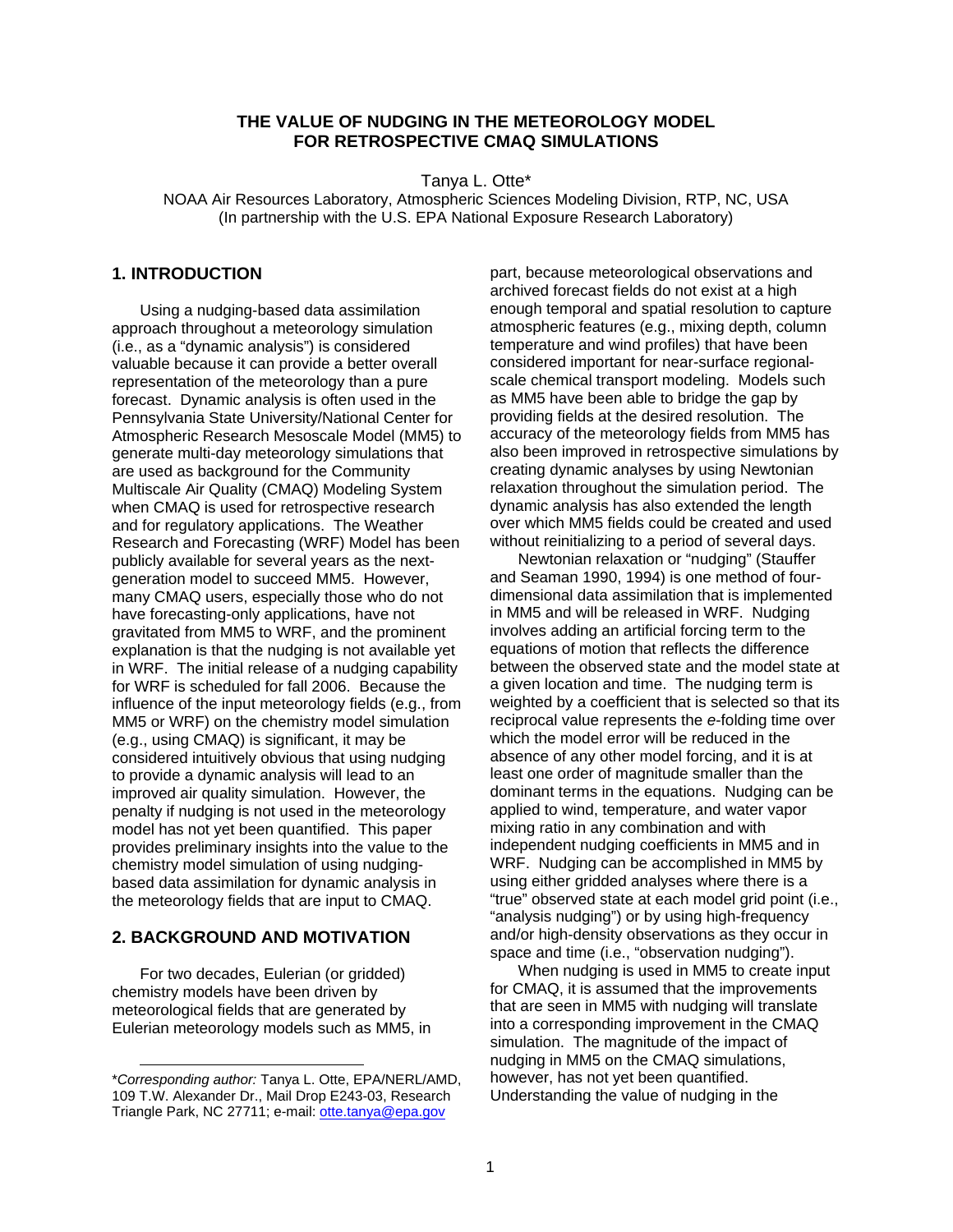meteorology model to the CMAQ simulation can be important to identify sensitivities and to define how errors in meteorological fields impact pollutant fate and transport. In addition, there could be implications for defining the optimal simulation length for the meteorology model as well as optimal air-quality forecast periods using CMAQ. Furthermore, this analysis can help to improve the application of nudging in the meteorology model to create dynamic analyses, and it can help to focus areas of improvement in meteorological modeling to support air-quality applications.

#### **3. EXPERIMENT DESIGN**

For this work, the meteorology, emissions, and chemistry modeling suite is run for two different configurations of input meteorology: one that uses analysis nudging (i.e., a dynamic analysis), and one that does not (i.e., effectively, a forecast). The simulations are performed on a horizontal domain with 36-km horizontal grid spacing that includes the continental United States and parts of Canada and Mexico (cf. Eder and Yu 2006). Thirty-four terrain-following layers are used for both the meteorology and chemistry simulations, and eighteen layers are in the lowest 2 km of the atmosphere.

MM5 (Grell et al. 1994) version 3.6 is used for the meteorology simulations. The background fields and lateral boundary conditions for MM5 originate from the National Centers for Environmental Prediction's North American Mesoscale Model (i.e., for this period, the Eta Model; Black 1994) 3-h analyses. The Eta Model analyses are interpolated to the MM5 domain and reanalyzed with surface and upper-air observations. The physics options used in MM5 in this study include the Rapid Radiative Transfer Model (RRTM; Mlawer et al. 1997) for longwave radiation, the Dudhia shortwave radiation scheme (Grell et al. 1994), the Kain-Fritsch 2 convective model (Kain 2002), the Reisner 2 microphysics parameterization (Reisner et al. 1998), the Asymmetric Convective Model (ACM) for the planetary boundary layer (PBL) (Pleim and Chang 1992), and the Pleim-Xiu land-surface model (Xiu and Pleim 2001; Pleim and Xiu 2003).

In the MM5 simulation that includes nudging, 3-h 3D analyses of temperature, water vapor mixing ratio, and horizontal wind components are used with nudging coefficients of  $3.0 \times 10^{-4}$  s<sup>-1</sup>, 1.0 x  $10^{-5}$  s<sup>-1</sup>, and 3.0 x  $10^{-4}$  s<sup>-1</sup>, respectively. Three-hourly surface analyses of horizontal wind components are also used with a nudging coefficient of  $3.0 \times 10^{-4}$  s<sup>-1</sup>. There is no nudging of mass fields within the PBL following Stauffer et al. (1991).

The emissions are based on the U.S. Environmental Protection Agency 2001 National Emission Inventory. The emissions are processed using the Sparse Matrix Operator Kernel Emissions (SMOKE) modeling system (Houyoux et al. 2000) version 2.2. Mobile source emissions are processed with the MOBILE6 (EPA 2003) model within SMOKE. The biogenic emissions are processed using the Biogenic Emissions Inventory System, version 3 (BEIS3; Pierce et al. 1998). For this work, the biogenic and point-source emissions sectors are reprocessed for each MM5 simulation to capture the effects of the hourly meteorology on the emissions. All other emissions sectors are independent of the MM5 simulations.

The chemistry transport is modeled using CMAQ (Byun and Schere 2006) version 4.6. The 2005 update to the Carbon Bond chemical mechanism (CB05; Yarwood et al. 2005) is used. The PBL is modeled using the ACM version 2 (ACM2; Pleim 2006). The fourth version of the modal aerosol model ("AERO4"; Binkowski and Roselle 2003) is used for aerosol chemistry. Chemical dry-deposition velocities are computed using an electrical analog resistance model ("M3DRY"; Pleim et al. 2001). The chemistry lateral boundary conditions are prepared from a global simulation using the GEOS-CHEM model (Bey et al. 2001).

The MM5 simulations are run for the period 12 UTC 19 Jun – 00 UTC 4 Aug 2001. The period is broken into overlapping 5.5-day run segments. The first 12 h of each MM5 segment are a "spinup" period for cloud processes, and they are not used for emissions or chemistry processing; the remaining five days are input for the chemistry model. All fields except soil moisture are reinitialized in each MM5 segment, as is typically done for regulatory modeling applications using CMAQ. The CMAQ simulations cover the period 00 UTC 20 Jun – 00 UTC 4 Aug 2001, but the first ten days are considered "spin up" to allow the chemistry to come into equilibrium, and they are not used in the analysis.

# **4. RESULTS**

Two sets of MM5 and CMAQ simulations ("Nudge" and "NoNudge") for the 35-day period from 30 Jun – 3 Aug 2001 are analyzed to assess the impact of using nudging in MM5 on the CMAQ simulation. The 35-day period includes seven different MM5 run segments. Because the skill of the meteorology models degrades over time,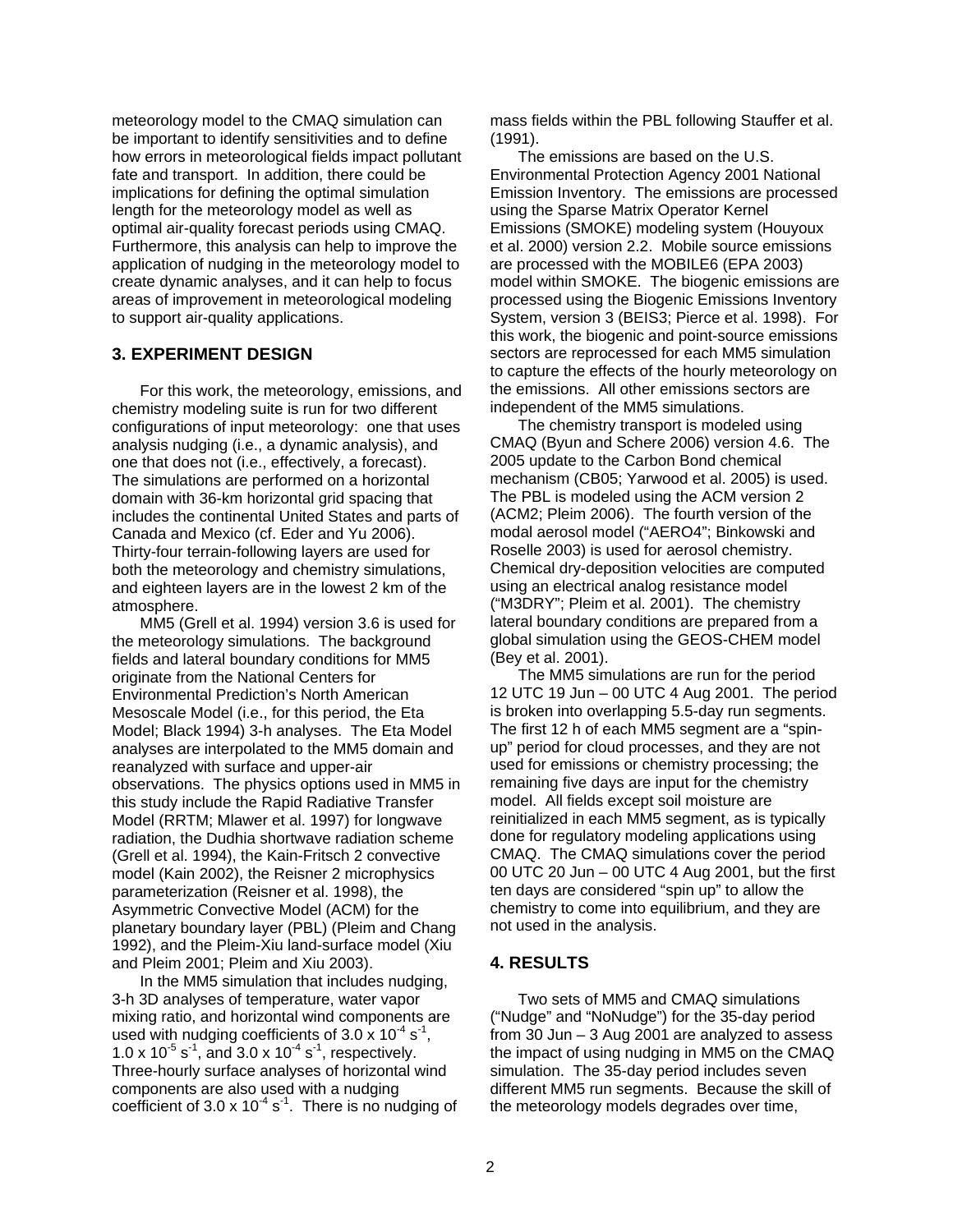particularly in the absence of nudging, the model performance (MM5 and CMAQ) is aggregated over time slices within each 5.5-day MM5 run segment (Table 1). As the first 12 h of each MM5 simulation is not used, "Day 1" refers to hours 13- 36 of the MM5 simulation, "Day 2" refers to hours 37-60, and so on. The CMAQ performance is binned in time, as well, to determine the impact on the chemistry transport model as it corresponds to degraded MM5 model performance.

Table 1. Dates in 2001 used for analysis as given by time elapsed within each MM5 run segment.

| MM <sub>5</sub><br>Segment | Day 1  | Day 2  | Day 3  | Day 4    | Day 5  |
|----------------------------|--------|--------|--------|----------|--------|
| 3                          | 30 Jun | 1 Jul  | 2 Jul  | 3 Jul    | 4 Jul  |
| 4                          | 5 Jul  | 6 Jul  | 7 Jul  | 8 Jul    | 9 Jul  |
| 5                          | 10 Jul | 11 Jul | 12 Jul | $13$ Jul | 14 Jul |
| 6                          | 15 Jul | 16 Jul | 17 Jul | 18 Jul   | 19 Jul |
|                            | 20 Jul | 21 Jul | 22 Jul | 23 Jul   | 24 Jul |
| 8                          | 25 Jul | 26 Jul | 27 Jul | 28 Jul   | 29 Jul |
| 9                          | 30 Jul | 31 Jul | 1 Aug  | 2 Aug    | 3 Aug  |

# *4.1 Meteorology*

The MM5 performance is assessed for the two simulations using a standard suite of statistical measures by comparing against surface meteorological observations. This analysis is performed to gauge the relative improvement in the surface meteorological fields, which greatly impact near-surface chemistry modeling, when nudging is used in MM5. No upper-air meteorological verification is performed in this study because there are no comparisons against upper-air chemical observations, and it is wellknown that a dynamic analysis with MM5 is generally statistically superior to a forecast. The statistics for the "Nudge" simulation compare favorably for the 35-day period with those computed for the full summer over the same domain and year but using a different MM5 configuration (Gilliam et al. 2006), so it is assumed that the seven MM5 run segments used here are representative of the same summer period. Figure 1 shows the root-mean-square error (RMSE) for 2-m temperature and 10-m wind speed calculated against all surface stations in the MM5 domain and binned by day following Table 1. The MM5 simulation with nudging ("Nudge") performs with reasonable consistency through the MM5 segment (i.e., little change in statistical skill with increased run length). However, the MM5 simulation without the nudging shows a marked decrease in skill with increased run length, as expected. The 2-m temperature RMSE in "Nudge"

ranges from 2.55–2.60 K for each of the five days, while it rises from 2.82 to 3.60 K over the same time period in "NoNudge". The RMSE for 10-m wind speed is  $\sim$ 1.8 m s<sup>-1</sup> on each of the five days in "Nudge", but it grows from 2.1 to 2.4 m  $s^{-1}$  in "NoNudge". A similar pattern holds for other discrete statistical measures including index of agreement, mean absolute error, and correlation (not shown), and for 2-m water vapor mixing ratio and 10-m wind direction (not shown).



Figure 1. RMSE calculated at all observation sites for 2-m temperature (in red) and 10-m wind speed (in black) for 35 days of MM5 simulations. Days are binned following Table 1. The "Nudge" simulation is denoted by solid lines, and the "NoNudge" simulation is denoted by dashed lines.

# *4.2 Air Quality*

Because of the time binning used in this analysis, it is necessary to compare against chemical observations that are available with a high temporal frequency (i.e., no coarser than daily) and a high spatial coverage. The CMAQ simulations are compared against surface hourly ozone and daily maximum 1-h ozone data from the EPA's Air Quality System (AQS) database. More than 1000 ozone monitors are used, with the highest observation densities in the eastern United States (east of the Mississippi River) and in California. Initially, discrete statistics are used.

It should be noted that the AQS observations are recorded from midnight to midnight, local standard time (LST), and the MM5 and CMAQ simulation days are defined using Universal Time Constant (UTC). The software program that is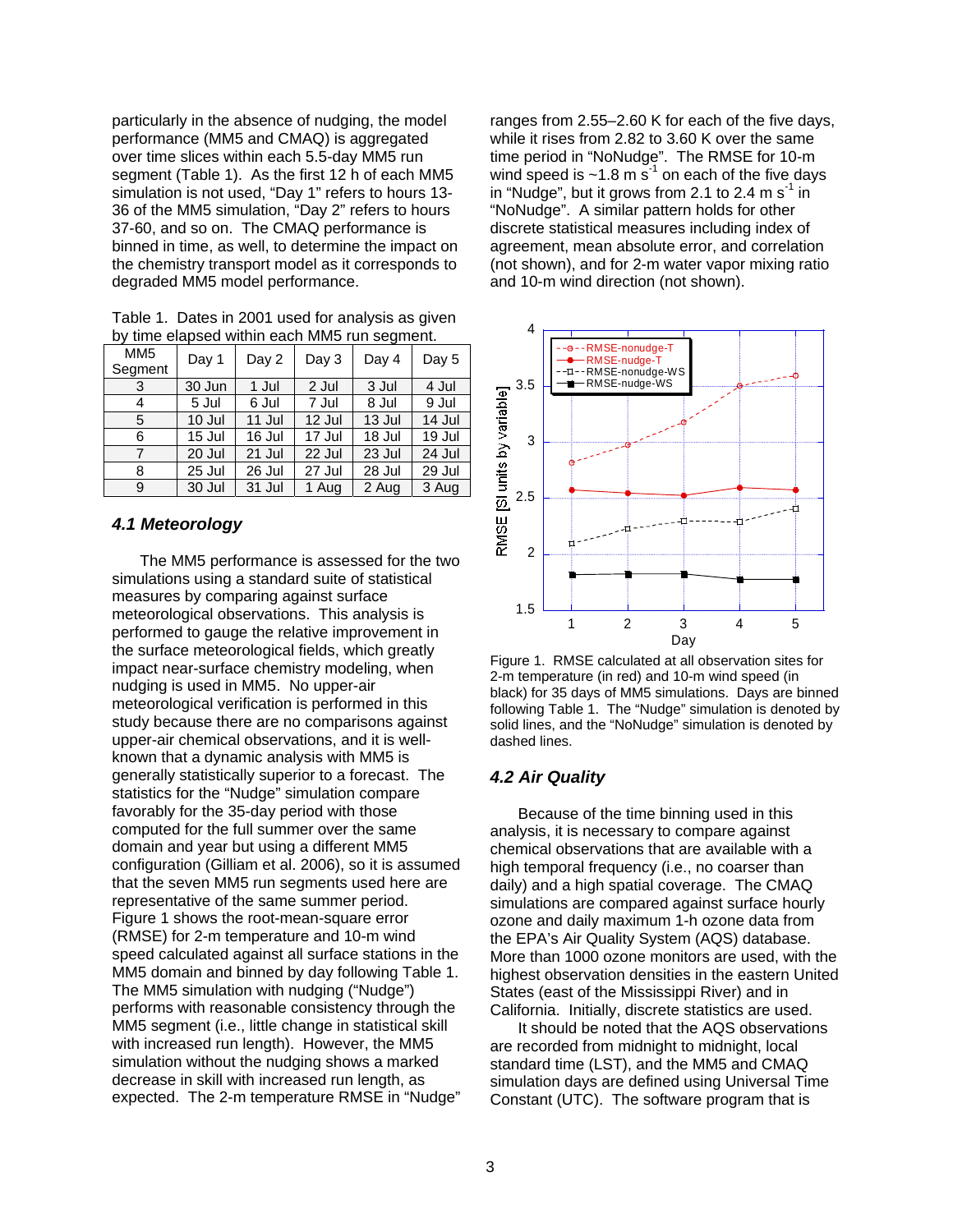used to calculate the statistics for CMAQ stores the data in terms of LST, so all model-observation pairings are made in LST. Therefore, in the analysis of the CMAQ simulations shown below, the day bins cannot be exactly compared with the data shown for MM5. This issue can be important for AQS sites in California, where MM5/CMAQ "days" are 1600 LST to 1600 LST, which may not include the daily 1-h maximum surface ozone that corresponds to the calendar day. In the eastern United States, the daily 1-h maximum surface ozone is generally recorded within the same day using either UTC or LST. Further inspection of the data is required to determine the impact of this idiosyncrasy on the interpretation of the results, particularly for "Day 1". However, the trends for days 2–5 are robust.

Figure 2 shows the RMSE for the surface daily 1-h maximum ozone broken into systematic and unsystematic vector components (RMSEs and RMSEu, respectively; cf. Willmott 1982). The RMSEs should account for processes that the model does not simulate well, whereas the RMSEu could be attributed to subgrid-scale processes or random errors. The CMAQ simulation that uses input meteorology from "Nudge" tends to be a better overall simulation than the simulation that uses meteorology from "NoNudge" as reflected in both the RMSEs and



Figure 2. RMSE calculated at all AQS sites for surface daily 1-h maximum ozone by systematic (in red) and unsystematic (in black) vector components. Days are binned following Table 1. The CMAQ simulation that uses meteorology from "Nudge" is denoted by solid lines, and the CMAQ simulation that uses meteorology from "NoNudge" is denoted by dashed lines.

the RMSEu. The RMSEu does not exhibit a significant change through the MM5 run segment for either "Nudge" or "NoNudge". However, the RMSEs shows a marked decrease in skill and increases by nearly 4 ppb between days 2 and 5 for "NoNudge". Somewhat surprisingly, there is also a gradual decrease in skill in RMSE from day 2 to day 5 when "Nudge" is used, as seen in both RMSEs and RMSEu.

Figure 3 shows spatial comparisons of RMSE for daily 1-h maximum ozone for days 2 and 5 for the CMAQ simulations that used "NoNudge" and "Nudge". Figure 3a shows that the Day 2 CMAQ simulations with meteorology from "NoNudge" typically have widespread RMSE of 5–15 ppb. The Day 2 CMAQ simulations with meteorology from "Nudge" (Fig. 3b) indicate slightly smaller RMSE, often 5–10 ppb. This illustrates a fairly consistent spatial improvement in CMAQ by using nudging in MM5. By Day 5, the CMAQ simulation that used meteorology from "NoNudge" (Fig. 3c) experiences a widespread decrease in statistical skill compared to both the Day 5 "Nudge" (Fig. 3d) and to the Day 2 "NoNudge". The RMSE in Day 5 "NoNudge" are generally 10–20 ppb, compared to RMSE of 5–15 ppb in Day 5 "Nudge". Figures 3b and 3d show that the gradual decrease in statistical skill over time with "Nudge" (which is also seen in Fig. 2) is observed throughout the simulation domain. Further analysis of the data is required to test for statistical significance and to determine whether or not the statistics are driven by a single event that was poorly simulated or if this is a general conclusion.

#### **5. DISCUSSION**

This paper describes the preliminary analysis of the value of using nudging in the meteorology model on the retrospective CMAQ simulation. A 35-day period is examined by binning the CMAQ simulation days according to time elapsed in each 5.5-day MM5 simulation segment. As expected, initial results confirm that the CMAQ simulations that use MM5 with nudging compare more favorably with the daily maximum 1-h surface ozone observations than the CMAQ simulations that used MM5 "forecast" fields. For 1-h maximum ozone, widespread increases in RMSE of 5 ppb from Day 2 to Day 5 are seen in the simulations where nudging is not used. There is no appreciable decline in the statistical skill of the MM5 simulation (i.e., for near-surface wind, temperature, and moisture) with nudging as run length increases. However, there are more subtle but widespread decreases in statistical skill for 1-h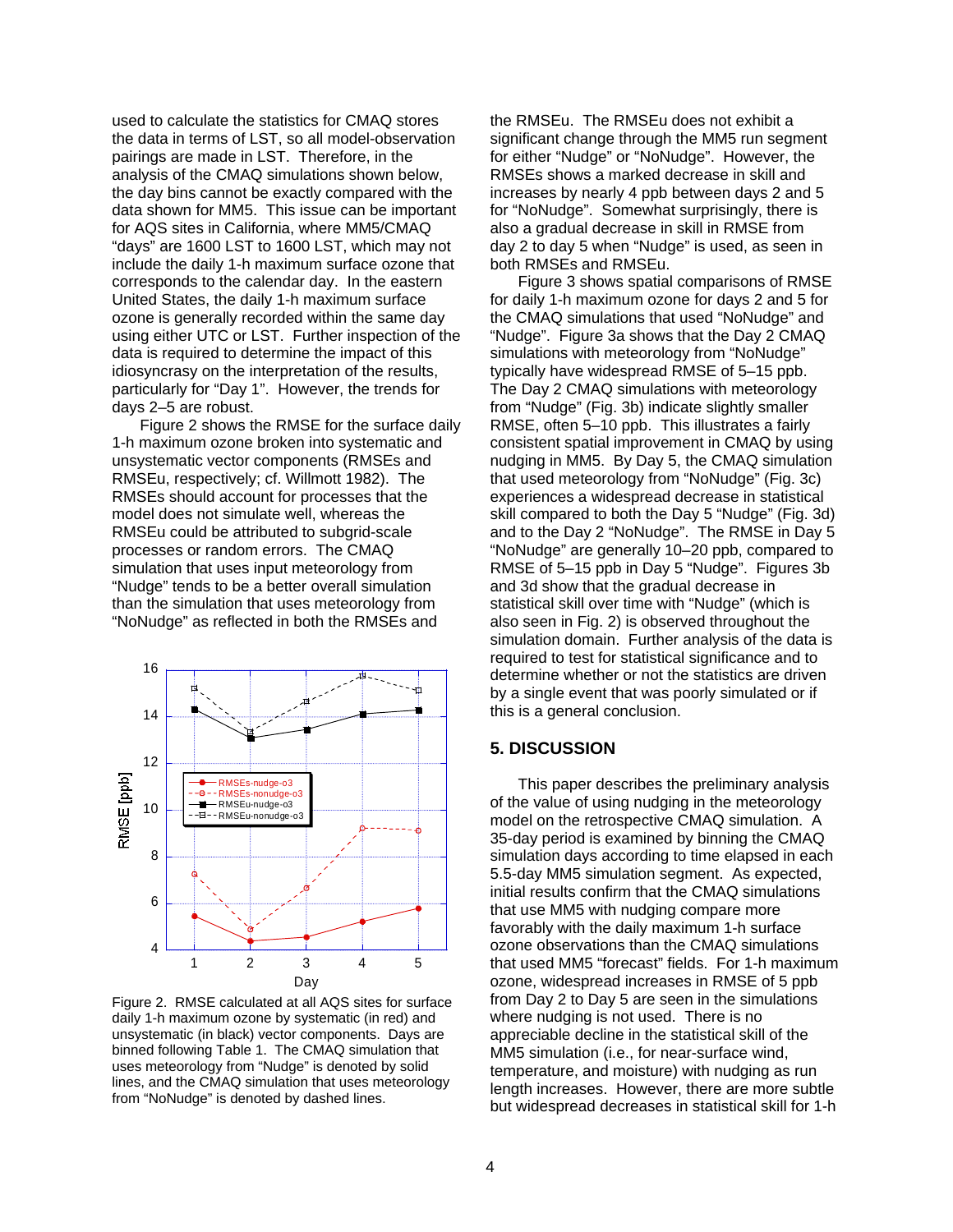maximum ozone in CMAQ as simulation length increases when the MM5 dynamic analysis is used.



Figure 3. Spatial distribution of RMSE for daily 1-h maximum ozone at AQS sites. (a) Day 2 for "NoNudge"; (b) Day 2 for "Nudge"; (c) Day 5 for "NoNudge; and (d) Day 5 for "Nudge".

Because the analysis is just beginning, it may be premature to draw firm conclusions. Further study of additional statistical measures (both discrete and categorical) is planned, as is a more thorough examination of the individual MM5 run segments to evaluate whether the bulk trends can be generalized to each MM5 simulation. In addition, hourly ozone and 8-h maximum ozone will be examined. Additional investigation of the feedbacks of the meteorological fields (e.g., PBL height, temperature, moisture, wind speed and direction, and precipitation) on the chemistry output is also warranted. This analysis technique may also be applied for a field-study period where other species are collected on a daily basis. This work may also be extended to WRF when the analysis nudging is fully implemented.

### **6. ACKNOWLEDGMENTS**

This research could not have been performed without leveraging the past and on-going research of my colleagues on the Model Development and Evaluation Teams. The MM5 preprocessing and the MM5 simulations that included the nudging were created by Lara Reynolds (CSC). The MM5 independent emissions files were created by Allan Beidler (CSC), Charles Chang (CSC), and Ryan Cleary (CSC). Guidance on meteorologydependent emissions processing was generously provided by George Pouliot. Golam Sarwar (EPA/NERL/AMD) created the photolysis files. Harvard University provided the GEOS-CHEM simulations, and Steven Howard created the chemistry lateral boundary conditions files for June and July 2001. Shawn Roselle created the chemistry initial condition file and the CMAQ executable. Observation processing (meteorology and chemistry) and additional support with the Atmospheric Model Evaluation Tool was generously provided by Robert Gilliam and K. Wyat Appel. Technical reviews of this manuscript were performed by Brian Eder, Robert Gilliam, and S.T. Rao.

The research presented here was performed under the Memorandum of Understanding between the U.S. Environmental Protection Agency (EPA) and the U.S. Department of Commerce's National Oceanic and Atmospheric Administration (NOAA) and under agreement number DW13921548. This work constitutes a contribution to the NOAA Air Quality Program. Although it has been reviewed by EPA and NOAA and approved for publication, it does not necessarily reflect their policies or views.